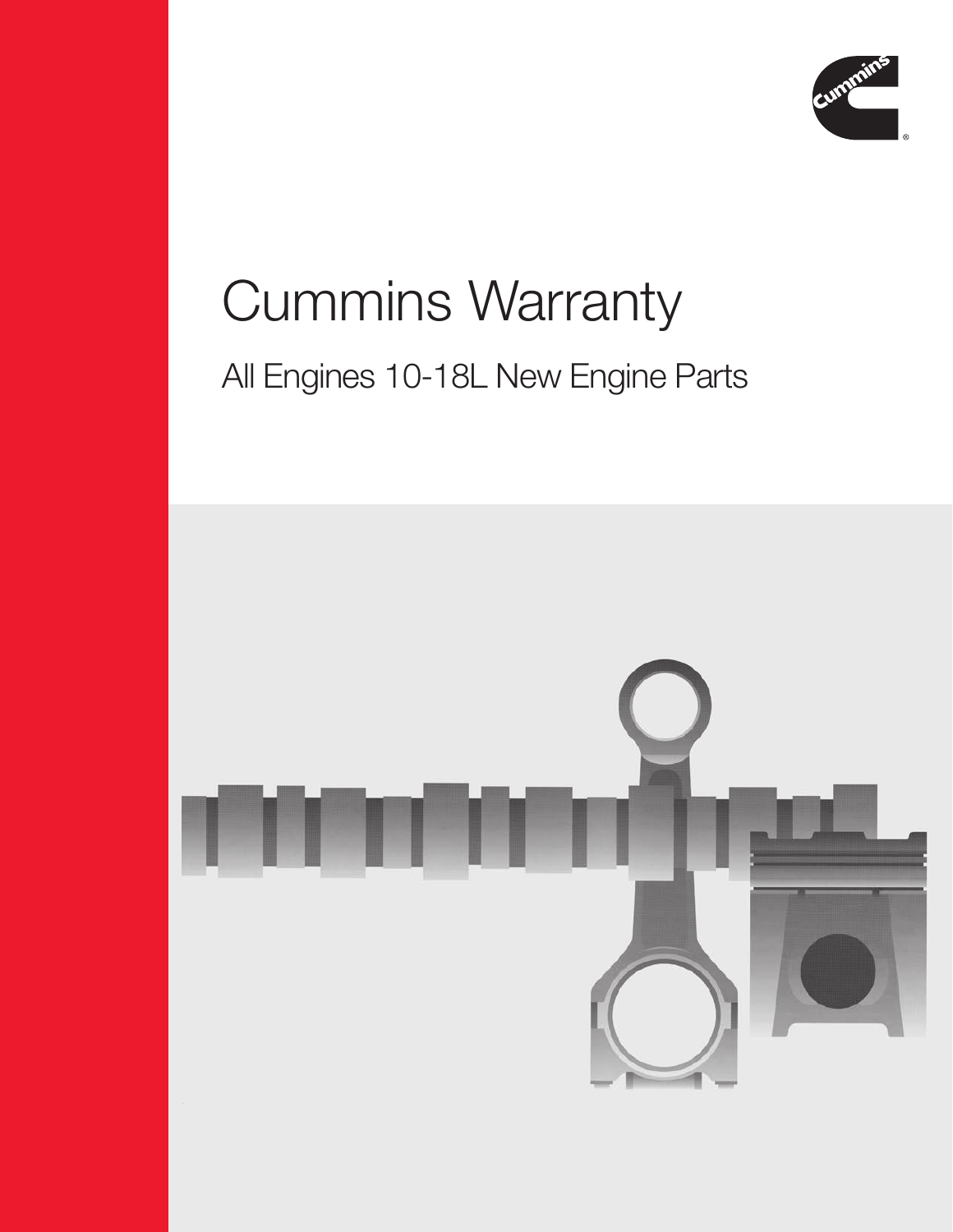# **Coverage**

#### **Products Warranted**

This Warranty applies to New Parts, (Engines 10-18L) Series Parts, sold by Cummins Inc., hereinafter 'Cummins', and delivered to the first user on or after October 1, 2018, that are used on or with Cummins Engines anywhere in the world where Cummins approved service is available\*. Additionally, this warranty applies to starters and alternators sold for use on non-Cummins engines.

# **Base Warranty**

#### **All Engines 10-18L**

The Base Warranty covers any failure of the Parts which results, under normal use and service, from defects in material or factory workmanship (Warrantable Failure). The Coverage is for the duration specified within the warranty or specified maintenance interval, whichever occurs first, after the date of first installation. The Coverage on cylinder kits designated by Cummins as "Single Ni TriTech Plus" extends two years, 200,000 miles (321,869 km) or 7,200 hours of operation, whichever occurs first, from the date of first installation. The Coverage on cylinder kits designated by Cummins as "Dual Ni TriTech Plus" extends three years, 300,000 miles (482,804 km) or 10,800 hours of operation, whichever occurs first, from the date of first installation. The Coverage on the ICON product designated by Cummins as "Icon System" extends for two years or 250,000 miles (402,336 km) whichever occurs first, from the date of first installation. The Coverage on all other Parts extends one year, 100,000 miles (160,935 km) or 3,600 hours of operation, whichever occurs first, after the date of first installation.

#### **Extended Major Components Warranty**

The Extended Major Components Warranty covers Warrantable Failures of the Engine cylinder block, camshaft\*\*, crankshaft and connecting rods. This Coverage begins with the expiration of the Base Warranty and ends three years, 300,000 miles (482,804 km) or 10,800 hours of operation, whichever occurs first, from the date of first installation.

Bushing and bearing failures are NOT covered.

**These Warranties are made to all Owners in the chain of distribution and Coverage continues to all subsequent Owners until the end of the periods of Coverage.**

# **Cummins Responsibilities**

#### **During The Base Warranty**

Cummins will pay for all parts and labor needed to repair the damage to the Engine resulting from a Warrantable Failure.

Cummins will pay for the lubricating oil, antifreeze, filter elements, belts, hoses and other maintenance items that are not reusable due to the Warrantable Failure.

Cummins will pay for reasonable labor costs for Engine removal and reinstallation when necessary to repair a Warrantable Failure.

When the Parts are installed in a non-automotive Engine, Cummins will pay reasonable costs for mechanics to travel to and from the location of the Engine, including meals, mileage and lodging, when the repair is performed at the site of the failure.

#### **During The Extended Major Components Warranty**

Cummins will pay for the repair or, at its option, replacement of the defective Covered Part and any Covered Part damaged by a Warrantable Failure of the defective Covered Part.

## **Owner Responsibilities**

#### **During The Base Warranty**

If the Part was installed in an automotive Engine, the Owner must deliver the Engine to the repair location. If installed in a marine Engine, Owner is responsible for the cost of towing the boat to a repair dock and for any associated docking and harbor charges.

Owner is responsible for the cost of lubricating oil, antifreeze, filter elements and other maintenance items provided during Warranty repairs unless such items are not reusable due to the Warrantable Failure.

#### **During The Extended Major Components Warranty**

Owner is responsible for the cost of all labor needed to repair the Engine, including the labor to remove and reinstall the Engine. When Cummins elects to repair a part instead of replacing it, Owner is not responsible for the labor needed to repair the part.

Owner is responsible for the cost of all parts required for the repair except for the defective Covered Part and any Covered Part damaged by a Warrantable Failure of the defective Covered Part.

Owner is responsible for the cost of lubricating oil, antifreeze, filter elements and other maintenance items replaced during the repair.

#### **Additional Responsibilities During Both Warranties**

At the time when the Parts are installed, Owner is responsible for the preparation of a written record containing the following: (1) the date of installation of the Part(s); (2) the Engine serial number; (3) the Engine miles, kilometers or hours of operation; (4) the Part(s) installed; and (5) the location of the Part(s) in the Engine. The purpose of this record is to protect Owner's interests and support any claim for a Warrantable Failure.

Owner is responsible for the operation and maintenance of the Engine as specified in the applicable Cummins Operation and Maintenance Manual. Owner is also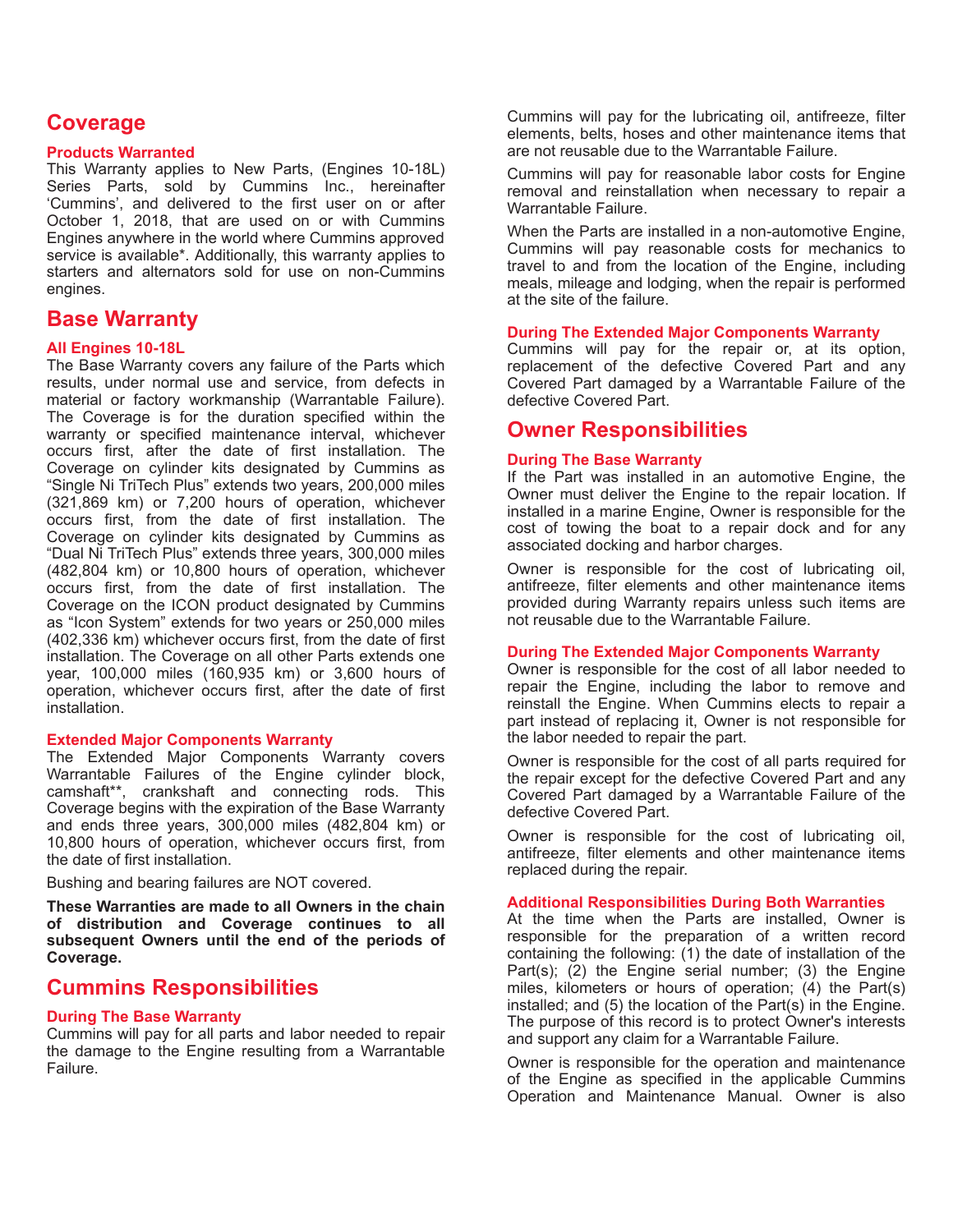responsible for providing proof that all recommended maintenance has been performed.

Before expiration of the applicable Warranty Term Limits, Owner must notify a Cummins distributor, Cummins authorized dealer or other Cummins Authorized Service Provider, of any Warrantable Failure and make the Product available for troubleshooting and repair by such facility. Customer must also deliver the Product to the repair facility, as installed, for automotive and on-highway applications. Service locations are listed on the Cummins Worldwide Service Locator at cummins.com.

Owner is responsible for communication expenses, meals, lodging and similar costs incurred as a result of a Warrantable Failure.

Owner is responsible for non-Engine repairs and for "downtime" expenses, cargo damage, fines, all applicable taxes, all business costs and other losses resulting from a Warrantable Failure.

## **Limitations**

Cummins is not responsible for failures or damage resulting from what Cummins determines to be abuse or neglect, including, but not limited to: operation without adequate coolants or lubricants; overfueling; overspeeding; lack of maintenance of lubricating, cooling or intake systems; improper storage, starting, warm-up, run-in or shutdown practices; unauthorized modifications of the Engine. Cummins is also not responsible for failures caused by incorrect oil or fuel, or water, dirt or other contaminants in the fuel or oil.

This Warranty does not apply to accessories which bear the name of another company. This category includes, but is not limited to: alternators, starters, fans, air conditioning compressors, clutches, filters, transmissions, torque converters, vacuum pumps, power steering pumps and air compressors.

Before a claim for excessive oil consumption will be considered, Owner must submit adequate documentation to show that consumption exceeds Cummins published standards.

Parts used to repair a Warrantable Failure may be new Cummins parts, Cummins ReCon® parts or repaired parts. Cummins is not responsible for failures resulting from the use of parts not approved by Cummins.

A new Cummins or Cummins ReCon® part used to repair a Warrantable Failure assumes the identity of the part it replaced and is entitled to the remaining Coverage hereunder.

This Warranty does not apply to parts furnished by Cummins at no charge to the Owner.

Cummins Inc. reserves the right to interrogate Electronic Control Module (ECM) data for purposes of failure analysis.

**CUMMINS DOES NOT COVER WEAR OR WEAROUT OF COVERED PARTS.**

#### **CUMMINS IS NOT RESPONSIBLE FOR INCIDENTAL OR CONSEQUENTIAL DAMAGES.**

**THE WARRANTIES SET FORTH HEREIN ARE THE SOLE WARRANTIES MADE BY CUMMINS IN REGARD TO THESE PARTS. CUMMINS MAKES NO OTHER WARRANTIES, EXPRESS OR IMPLIED, OR OF MERCHANTABILITY OR FITNESS FOR A PARTICULAR PURPOSE.**

This Warranty gives you specific legal rights, and you may also have other rights which vary from state to state or from province to province.

In the case of consumer sales, in some countries the Owner has statutory rights which cannot be affected or limited by the terms of this Warranty.

Nothing in this Warranty excludes or restricts any contractual rights the Owner may have against third parties.

\* Service locations are listed on the Cummins Worldwide Service Locator at cummins.com.

\*\* The Extended Major Components Warranty for camshafts applies only to flangeless NT camshafts when installed with crowned cam follower rollers.